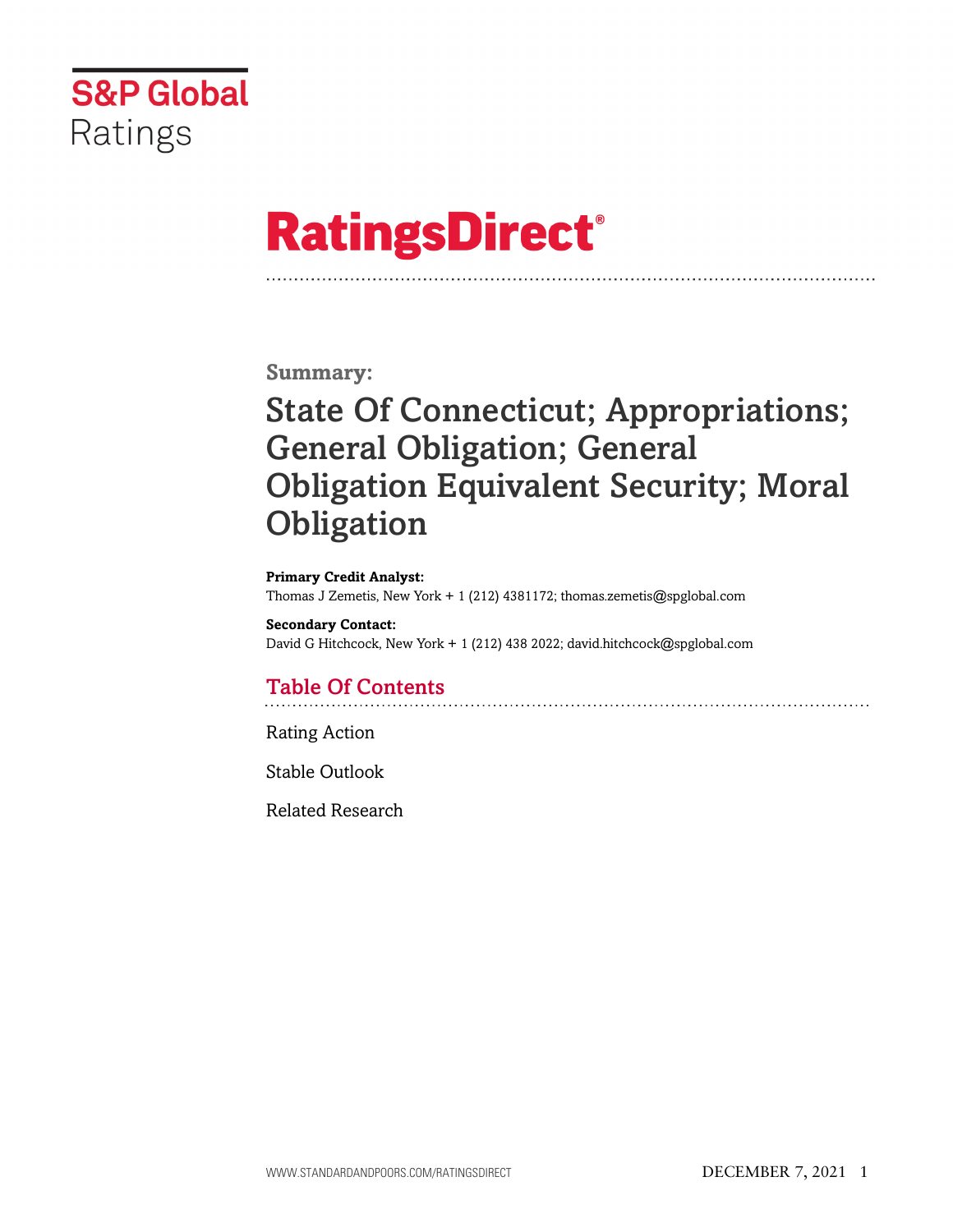#### **Summary:**

# State Of Connecticut; Appropriations; General Obligation; General Obligation Equivalent Security; Moral Obligation

| <b>Credit Profile</b>                                        |              |            |  |
|--------------------------------------------------------------|--------------|------------|--|
| US\$500.0 mil GO bnds ser 2022A due 01/15/2035               |              |            |  |
| Long Term Rating                                             | A+/Stable    | New        |  |
| US\$300.0 mil GO bnds (Social Bnds) ser 2022B due 01/15/2042 |              |            |  |
| Long Term Rating                                             | A+/Stable    | <b>New</b> |  |
| Connecticut GO                                               |              |            |  |
| Long Term Rating                                             | $A+$ /Stable | Affirmed   |  |

# <span id="page-1-0"></span>Rating Action

S&P Global Ratings assigned its 'A+' long-term rating to the State of Connecticut's \$500 million general obligation (GO) bonds, 2022 series A, and \$300 million GO bonds, 2022 series B. At the same time, we affirmed our 'A+' long-term rating on the state's GO debt outstanding. The outlook on all ratings is stable.

We also affirmed our 'A+' rating on debt secured by a special capital reserve fund--that we view to be on par with that of the state's GO rating--that includes various issues by the Connecticut Housing Finance Authority, the Connecticut Health & Educational Facilities Authority, and the Connecticut Green Bank, as well as various other state-supported GO-equivalent securities. We also affirmed our 'A' rating on Connecticut's appropriation-secured debt and our 'BBB+' rating on the state's moral obligation debt. The ratings on the state's 2016 series C GO bonds and Capital City Economic Development Authority 2004 series B bonds, with liquidity support provided by Bank of America, are  $'A + / A - 1'$ .

The state pledges its full faith and credit of and all its taxing power toward repayment of the 2022 series A and 2022 series B GO bonds and its outstanding GO debt. The series A bonds are a new-money issuance for various capital projects and purposes of the state. The series B bonds are new-money issuance for school construction and related education program expenses, as well as other various purposes. The state designated the series B bonds as "Social Bonds" based on the use of proceeds for school construction.

#### Credit overview

In our view, Connecticut's long-term creditworthiness is underpinned by its demonstration of disciplined financial management that has led to a material improvement in budgetary performance over the past four fiscal years and a rapid build-up of reserves within its budgetary reserve fund (BRF). At year-end fiscal 2021, the state estimates BRF reserves will total \$3.11 billion or 15% of general fund appropriations, which have remained resilient through the COVID-19 pandemic. Additional statutory controls quickened the replenishment of BRF reserves, and deposits of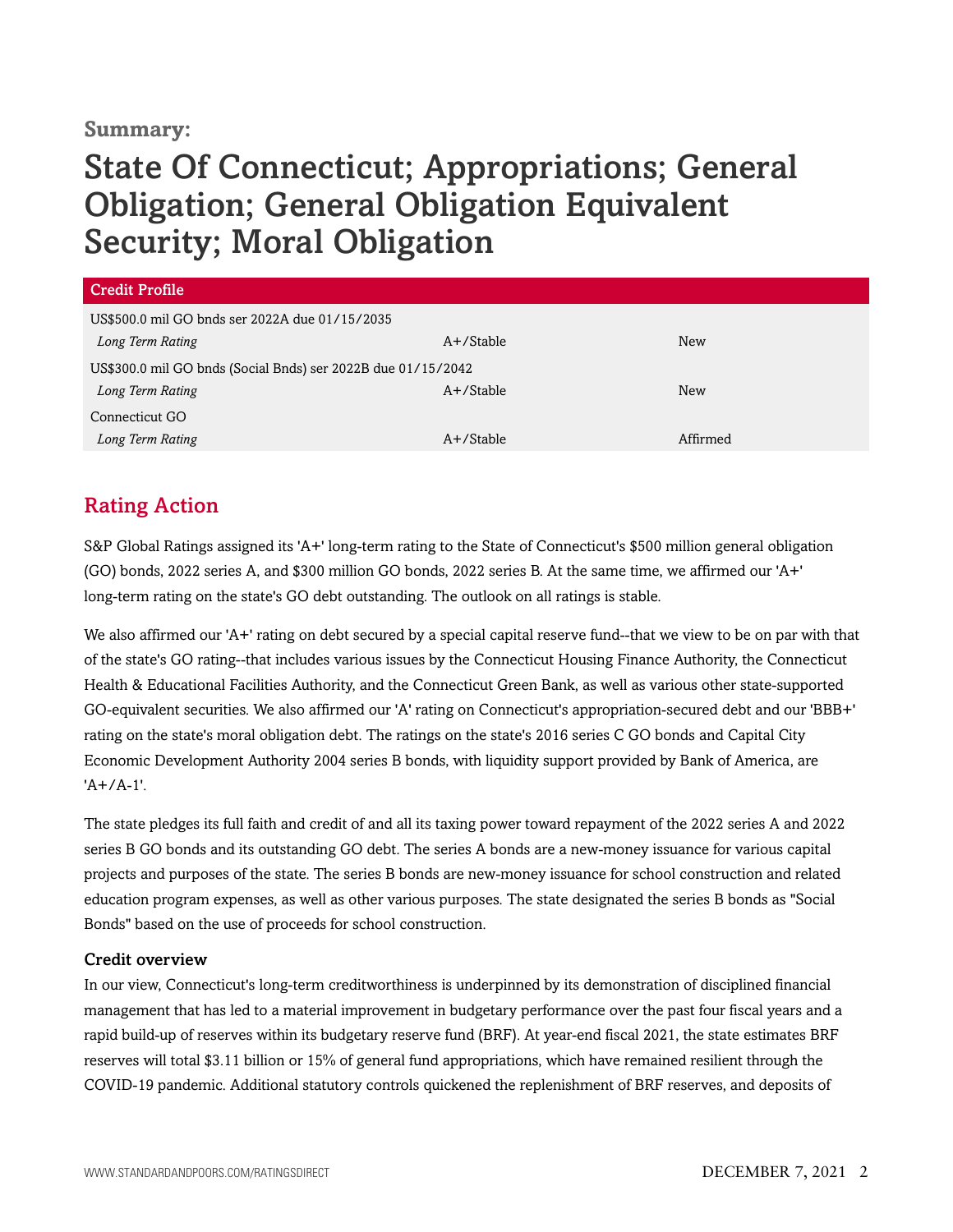surplus revenues exceeded the 15% statutory reserve cap in the BRF at the end of both fiscal years 2020 and 2021. In accordance with state statutes, Connecticut transferred the combined amount above the 15% reserve cap, totaling \$1.685 billion over the fiscal 2020-2021 biennium, to make additional pension contributions and reduce the unfunded liabilities, which we view favorably. Connecticut's near-term credit stability also incorporates our expectation that the state will uphold strong budgetary controls and outperform its conservatively developed revenue growth assumptions that have supported its recent trend of strong financial performance. In addition, we believe the state's appropriation of approximately \$1.75 billion of direct federal pandemic-relief aid received from the American Rescue Plan (ARP) over the biennium will likely provide Connecticut with a significant financial cushion to manage unforeseen budget challenges and retain reserves at very strong levels in its BRF throughout the fiscal 2022-2023 biennium.

While the state's larger-than-expected pension contributions in fiscal years 2020 and 2021 represent near-term progress toward addressing its high and underfunded state pension liabilities, we believe Connecticut will remain challenged in its efforts to curtail significant fixed-cost pressures beyond the outlook horizon. Fixed costs include its high proportionate state-only share of entitlement programs (such as Medicaid), a high debt burden, and significant unfunded pension and other postemployment benefits (OPEB) liabilities, all of which comprise 51.7% of the state's general fund budget in fiscal 2022 (based on the state's estimate), which, in our opinion, could pose a significant impediment to solving budgetary gaps in future recessions. Therefore, we view the legislative and executive branches' ability to reach consensus on structural budget solutions that mitigate projected out-year budget gaps--particularly as extraordinary federal aid wanes and entitlement program costs shift back to the state--and that sustains the state's firm commitment to hold down projected fixed-cost growth as important to our view of the state's longer-term credit quality.

The GO rating on Connecticut reflects our view of the state's:

- High-income levels, supported by a diverse economic base, although an aging population and flat total population are contributing to slower economic growth, which will weaken revenue growth over the long term;
- Active monitoring of revenues and expenditures, including monthly reporting and consensus revenue forecasting three times annual, and the authority of the executive branch to make mid-year adjustments to the budget;
- Bond covenants (in effect through June 30, 2023) requiring the state to budget appropriations at 99% of forecasted revenue (phasing down to 98% by fiscal 2026), limit GO debt issuance, and place income tax and pass through entity tax receipts above the volatility cap into reserves and excess amounts to reduce long-term pension liabilities; and
- Increase in budget reserves to a very strong 15% of expenditures for fiscal years 2020 and 2021 from a low 1.1% of expenditures at fiscal year-end 2017, and a projected BRF balance to be sustained at the statutory cap of 15% at fiscal year-end 2022;

Offsetting factors, in our opinion, include:

- High fixed costs, which could pose a major impediment to solving future budget gaps in the event of a recession--combined debt service, pension, OPEB, Medicaid, and other entitlement costs that composed 51.7% of Connecticut's fiscal 2022 budgeted expenditures; and
- High and significantly underfunded pension and OPEB liabilities, although the state adopted more realistic plan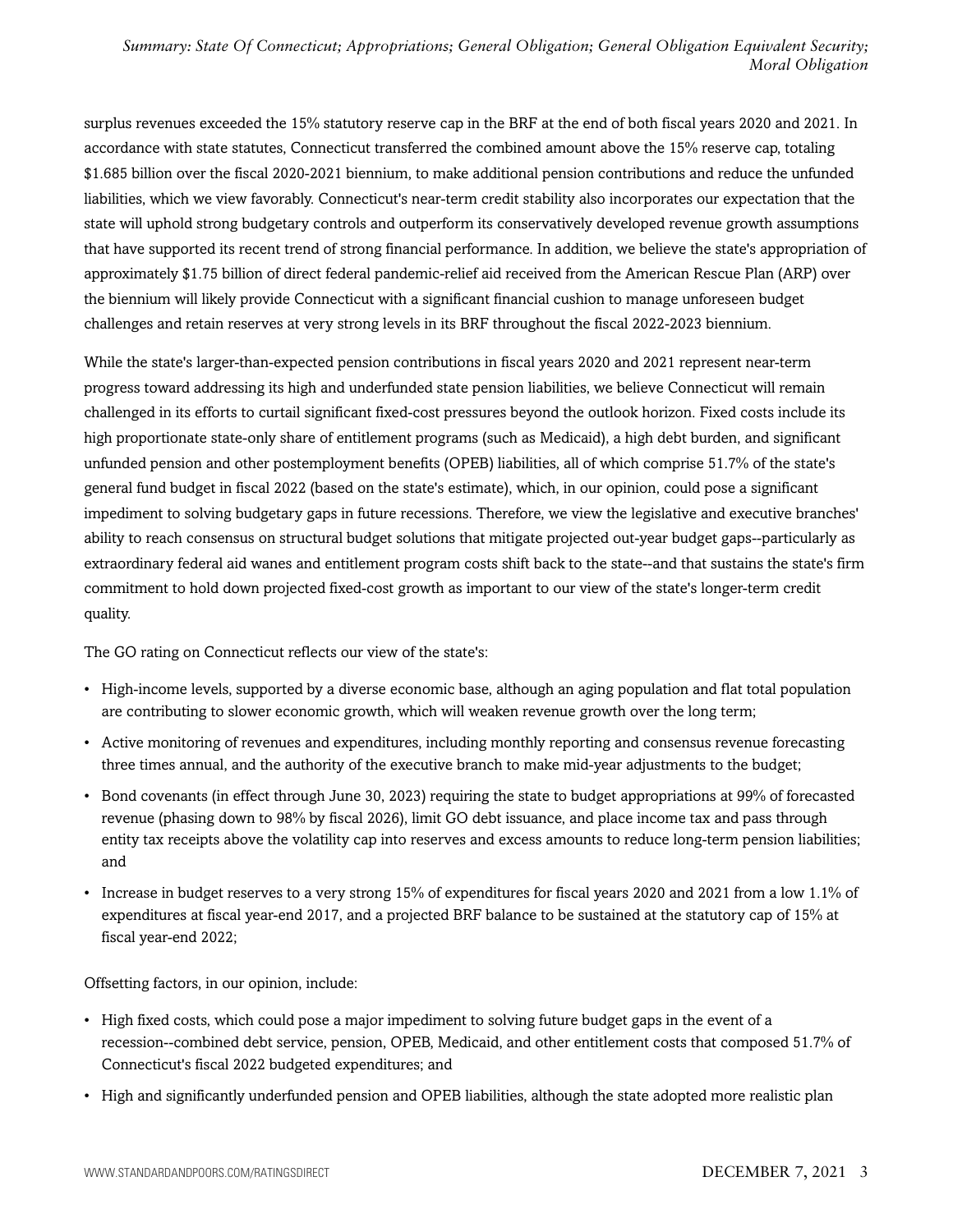assumptions, funded full annual actuarially determined contributions (ADCs) to its retirement systems, and is prefunding an OPEB trust fund, and it has made excess contributions above the volatility cap, which could help hold down the pace of projected future cost increases.

On an unaudited basis for fiscal year-end (June 30) 2021, the state's comptroller estimates a \$480.9 million general fund surplus, or 2.4% of general fund expenditures. The estimated BRF ending balance for fiscal 2021 represents approximately 22.9% of fiscal 2022 enacted budget appropriations, or approximately \$1.62 billion over the BRF statutory limit of 15% of the ensuing fiscal year appropriations.

We attribute Connecticut's three consecutive operating surpluses and its solid financial footing at the end of fiscal 2021, in part, to the state's implementation of statutory governance and policy changes made effective for the fiscal 2018-2019 biennium that put additional budgetary and debt controls in place to address structural budget challenges and longer-term fixed-cost growth, including the state's high debt and significantly underfunded pension and OPEB liabilities. These include limitations on the amount of tax-supported debt authorized and issued annually, caps on expenditure growth and revenue, and a "revenue volatility cap" that requires the state to transfer income tax receipts above \$3.15 billion (adjusted annually by the five-year growth in personal income) and year-end surpluses to the BRF and to transfer any excess funds above the 15% statutory reserve cap to make additional payments toward the state's unfunded pension liabilities. The state has adhered to these statutory controls that are enforced through GO bond covenants that remain in effect through June 30, 2023. The segregation of revenue under the revenue volatility cap was designed to capture expected one-time windfalls to bolster reserves and address longer-term liabilities, while also shielding Connecticut from historically cyclical income tax fluctuations. The state exceeded the revenue volatility cap by more than \$1.2 billion of fiscal 2021 revenue collections. When combined with the unaudited \$480.9 million operating surplus for fiscal 2021, the state transferred approximately \$1.62 billion in excess revenue above the 15% statutory BRF reserve cap to directly reduce the unfunded pension liabilities by \$719.7 million in the State Employees' Retirement Fund (SERF) and \$903.6 million in the Teachers' Retirement System (TRS) pension plans. The state estimates that it will reduce ADC requirements by \$3.45 billion over 25 years. If the magnitude and frequency of excess pension contributions are sustained over time, and we believe the longer-term growth trajectory of its long-term liabilities is meaningfully reduced, we could view these contributions as a credit strength.

The state's enacted fiscal 2022-2023 biennium general fund appropriations total \$20.7 billion (or 3.3% over the previous fiscal year's enacted budget) for fiscal 2022 and approximately \$21.5 billion (3.8% growth over the fiscal 2022 enacted budget) for fiscal 2023. However, we note that the budget is balanced with the use of \$559.9 million of one-time federal ARP revenue replacements for fiscal 2022 and approximately \$1.19 billion for fiscal 2023, which could introduce a structural budget gap in the subsequent fiscal 2024-2025 biennium. The state enacted some revenue adjustments and it used conservative revenue growth rates over the biennium, which we believe could reduce the gap over the current biennium. In accordance with the state's revenue cap, fiscal 2022 appropriations are set at 99% of projected revenue and fiscal 2023 appropriations are set at 98.75% of projected revenue, which provides the state with an additional \$210.2 million and \$272.6 million in surplus funds, respectively, to address potential gaps in the current biennial budget.

In November 2021, the state's Office of Policy and Management (OPM) and Office of Fiscal Analysis (OFA) published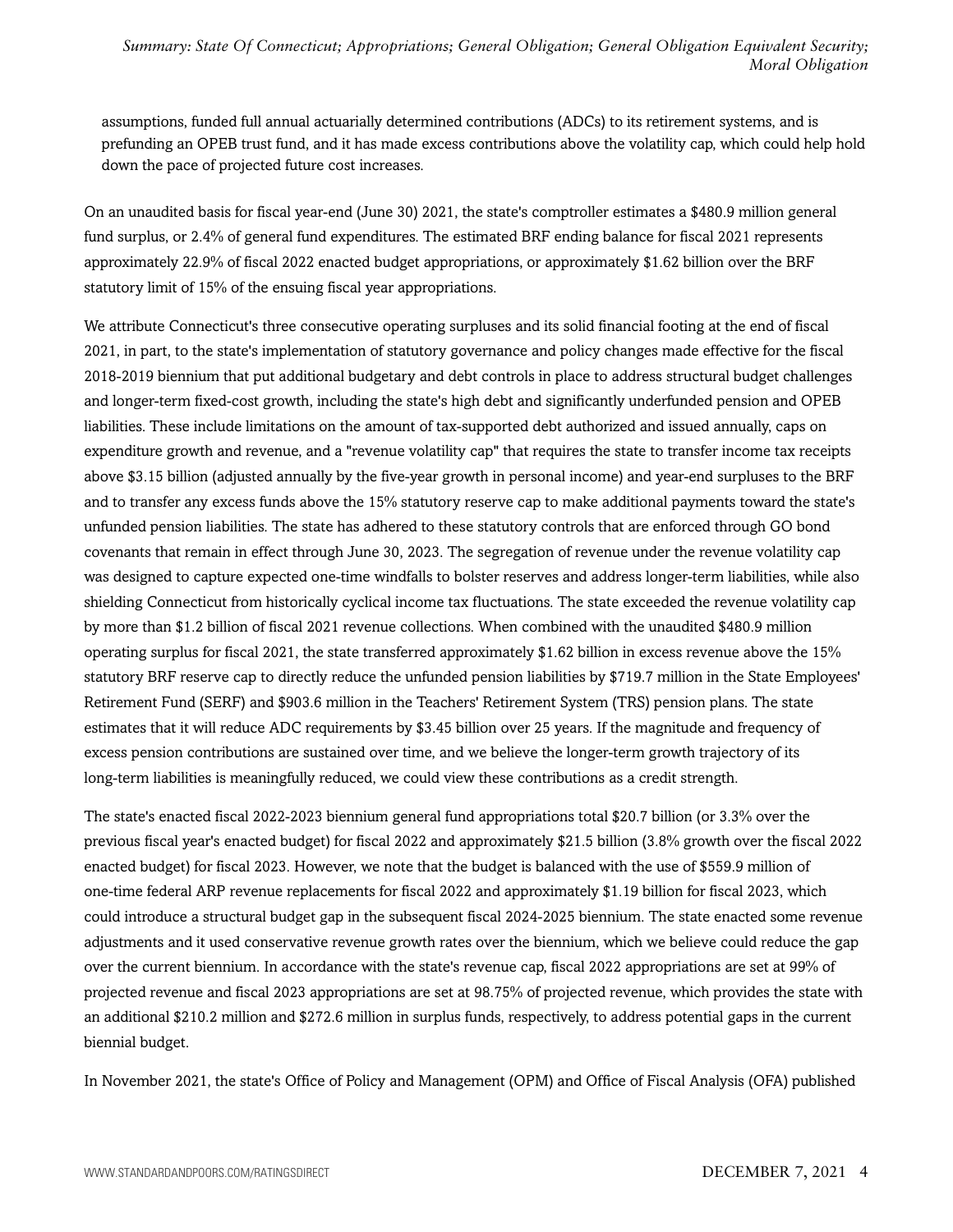a consensus revenue forecast, projecting the state will end fiscal 2022 with a surplus of \$894.7 million, or a nearly \$620 million upward revision from the enacted budget plan. If projections hold to the end of the current fiscal year, OPM and OFA estimate that the volatility cap deposit will be approximately \$969.2 million. The estimated balance in the BRF at fiscal year-end June 30, 2022 could grow to nearly \$5 billion, or 23.1% of fiscal 2023 appropriations. The state currently projects a transfer of \$1.75 billion from this amount to be make additional pension contributions above the ADC to the SERF and TRS pension plans. The fiscal 2023 forecast estimates a projected \$433 million draw on BRF reserves to bring the BRF balance to the 15% threshold. This reflects a shallower 2.4% general fund revenue growth rate compared with the 5% growth rate in fiscal 2022. However, OPM officials report that fiscal year-to-date revenue growth continues to outpace the growth rates assumed in the November 2021 consensus revenue forecast.

We view the state's tax-supported debt to be high by nearly all measures and its elevated debt burden has historically been a constraining factor on the rating. Total tax-supported debt outstanding totaled \$25.2 billion (including GO, transportation, and capital lease debt) as of June 30, 2020. This was equivalent to a very high \$7,000 per capita, 9% of personal income, and 9% of gross state product (GSP). We also calculate debt service at 15% of government spending but offset by rapid amortization. However, Connecticut slowed the rate of tax-supported debt issuances over the past four fiscal years. In conjunction with the state's rapid amortization of debt, we maintain the view that most of Connecticut's debt metrics will remain below a level that previously resulted in a one-notch override that lowered our anchor rating. Connecticut slowed its debt growth to an average 2.5% annually (fiscal years 2018-2020) compared with 7.3% annually (fiscal years 2014-2017). The state anticipates that GO bond allocations will remain level at approximately \$1.4 billion in both fiscal years 2021 and 2022, well below the peak of \$2.68 billion in fiscal 2017, which could contribute to further moderation of its debt burden.

U.S. economic activity had begun to pick up at the beginning of the fourth quarter of 2021, although supply chain disruptions and evidence of declines in labor force participation remain stumbling blocks, leading S&P Global Economics to lower its forecasts of real GDP growth for calendar years 2021 and 2022 to 5.5% and 3.9%, respectively, from 5.7% and 4.1% in the September report. S&P Global Economics also views the recent infrastructure funding package and greater clarity on the federal social infrastructure package (Build Back Better) and the debt ceiling as near-term opportunities or risks for the forecast. (For additional information, see "Economic Outlook U.S. Q1 2022: Cruising At A Lower Altitude," published Nov. 29, 2021, on RatingsDirect.). As the state continues to climb out of the depth of the downturn, we anticipate Connecticut will reach its pre-pandemic output slower than its peers. IHS Markit projects the state's GSP will revert to growth in 2021 at 4.2%, followed by 3.8% in 2022, slower than the national level over the same period.

An important credit consideration for Connecticut will be the track of its population growth and aging of its prime working-age labor force, as the state faces growing demographic challenges that weigh on future economic growth. Population growth over the past 10 calendar years (2010-2020) was essentially flat, compared with a compounded annual growth rate of 0.7% for the nation. In addition, the state also has an aging population, consistent with that of the rest of New England, that it will likely contribute to slower economic growth and create higher service level demands that affect finances over time (see "Increasing Generational Dependency Poses Long-Term Social Risks to U.S. States' Fiscal And Economic Stability," Feb. 24, 2020). However, there is some evidence of the state benefiting from in-migration during the pandemic. Home sales and prices increased in southern Connecticut, which lies within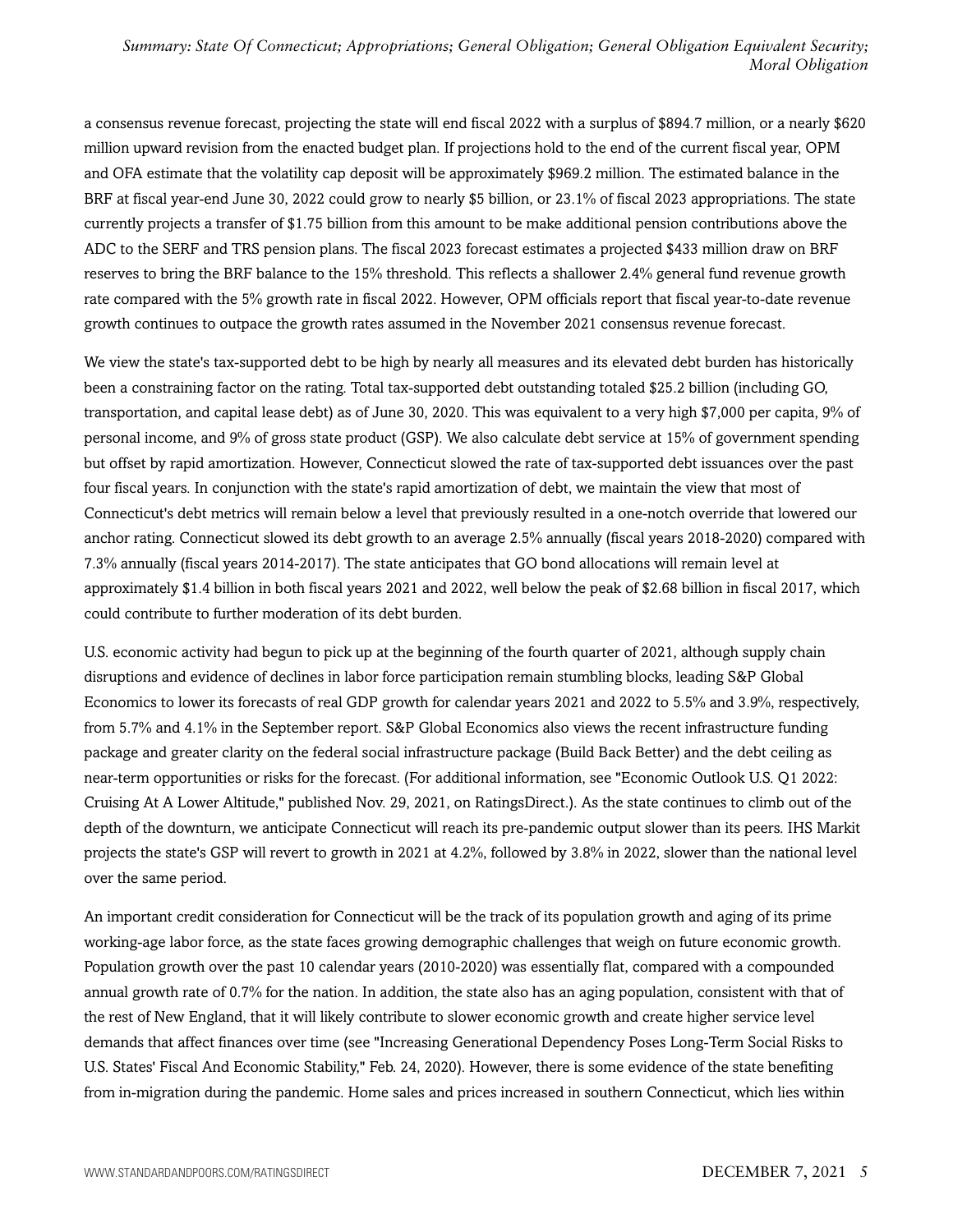the New York City metropolitan area. Whether this represents a long-term gain for the state or a short-term response to the pandemic remains unknown. If the state can retain these new residents, it could bode well for future economic stability and growth.

Connecticut continues to adequately fund its pension liabilities and the state has adopted more conservative assumptions, although we view unfunded pension and OPEB liabilities as a significant credit pressure. However, the state's overall average pension funded ratio across all plans was approximately only 43% as of June 30, 2020. The three-year average pension funded ratio was approximately 45%. The total unfunded liability of all plans is about \$11,800 per capita, or a very high 15% of state personal income. Changes to funding of the states' unfunded pension liabilities include lowering its assumed rates of return to 6.9% from 8.0% for its two largest pension plans, a layered amortization method, and transitioning to a level-dollar funding method. As of June 30, 2019, the state's applicable net OPEB liability for the State Employee Other Postemployment Benefit Plan (SEOPEBP) was \$20.7 billion, or about \$5,800 per capita and approximately 7% of personal income, both of which are elevated metrics compared with other state OPEB plans. While OPEB remain very high and significantly underfunded, the state has begun pre-funding its OPEB trust and it adopted more conservative actuarial assumptions and methods for funding pension liabilities.

#### Environmental, social, and governance

In our view, Connecticut's environmental risks have a moderate impact on our credit rating analysis, given its 618-mile coastline adjacent to Long Island Sound and the Atlantic Ocean, which exposes the state and some communities to a higher incidence of coastal and inland flooding caused by chronic- and acute-physical climate risks like seasonal and extreme weather events, as well as sea level rise. However, we view the state's efforts to incorporate resiliency and adaptation in its long-term planning through various state agencies and capital investments to harden critical infrastructure exposed to physical risks as sufficient mitigants that help stabilize its credit profile in the near term. In addition, we consider Connecticut to have moderate social capital risks due to demographic pressures including an aging population and essentially flat population growth trends over the past 10 years that could alter service demands or lead to revenue stagnation. Furthermore, the state's affordability concerns due to a high cost of living and less favorable business climate could weigh on future economic growth. Generally, we view the state's governance risks as being in line with the state sector, although we recognize that risk-management culture and oversight of the state's high-to-very high fixed costs have and could constrain expenditure flexibility and financial performance if left unmitigated. However, we view reforms to the state's pension and OPEB plans and a strong management and policy framework--including forecasting fixed costs and statutory allowances to pre-fund its liabilities–as demonstrating a governance structure supportive of the state's ability to manage these fixed costs and other developing risks over the long term.

### <span id="page-5-0"></span>Stable Outlook

#### Downside scenario

We could lower the rating if, pursuant to our state rating criteria, we calculate that a majority of our debt indicators are one-third or more above thresholds that we view as high, triggering a one-notch rating override. In addition, if total pension funded ratios fall below 40% without a reasonable plan that we believe will significantly improve funding over the near term, we could lower the rating. Although unlikely over the outlook horizon, a sustained structural budget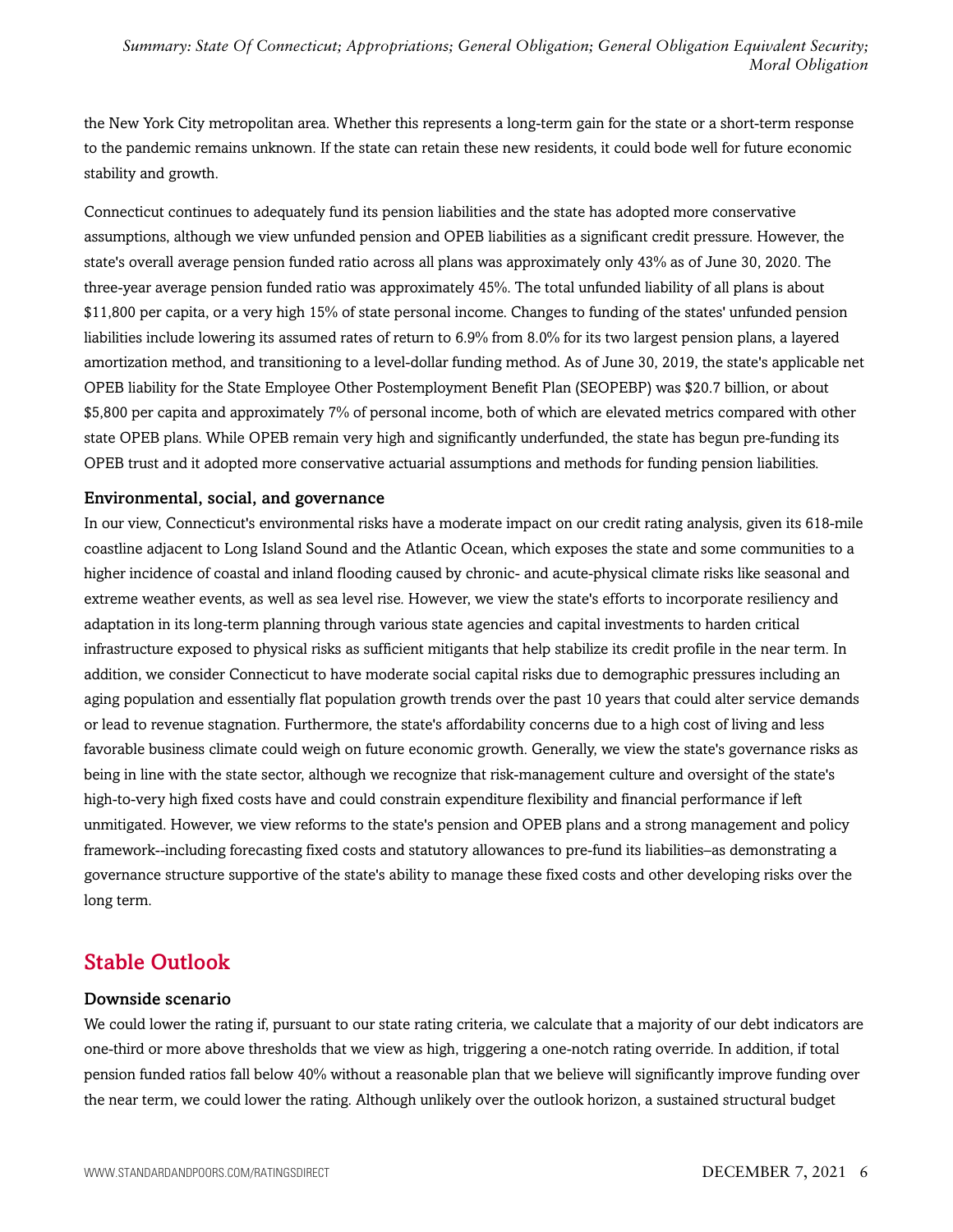misalignment or a sharp decline in Connecticut's reserve position could intensify this downside risk.

#### Upside scenario

A positive rating action would be predicated on the state maintaining future tax-supported capital needs at levels significantly lower than those of previous fiscal years, while also demonstrating what we view as a longer-term commitment to statutory governance provisions to maintain reserves at currently very strong levels and make sustainable progress in reducing its overall debt burden, pension, and OPEB liabilities.

Based on the analytic factors we evaluate for states, on a scale of '1.0' (strongest) to '4.0' (weakest), we have assigned a composite score of '2.1' to Connecticut, an anchor of the 'AA-' rating. However, we are further using our discretionary ability to rate one notch below the anchor rating based on the state's high fixed costs and liability burden, compounded by lagging economic growth compared with that of peers to arrive at our 'A+' rating.

<span id="page-6-0"></span>For more information, see our full analysis on Connecticut, published May 13, 2021.

## Related Research

- Criteria Guidance: Assessing U.S. Public Finance Pension And Other Postemployment Obligations For GO Debt, Local Government GO Ratings, And State Ratings, Oct. 7, 2019
- Through The ESG Lens 2.0: A Deeper Dive Into U.S. Public Finance Credit Factors, April 28, 2020

| Ratings Detail (As Of December 7, 2021) |                  |          |
|-----------------------------------------|------------------|----------|
| <b>Connecticut APPROP</b>               |                  |          |
| Long Term Rating                        | A/Stable         | Affirmed |
| Connecticut GO                          |                  |          |
| Long Term Rating                        | $A+$ /Stable     | Affirmed |
| Connecticut GO                          |                  |          |
| Long Term Rating                        | $A+$ /Stable     | Affirmed |
| Connecticut GO                          |                  |          |
| Long Term Rating                        | $A+$ /Stable     | Affirmed |
| Connecticut GO                          |                  |          |
| Long Term Rating                        | $A+$ /Stable     | Affirmed |
| Connecticut GO                          |                  |          |
| Long Term Rating                        | A+/Stable        | Affirmed |
| Connecticut GO                          |                  |          |
| Long Term Rating                        | A+/Stable        | Affirmed |
| Connecticut GO                          |                  |          |
| Long Term Rating                        | A+/Stable        | Affirmed |
| Connecticut GO                          |                  |          |
| Long Term Rating                        | A+/Stable        | Affirmed |
| Connecticut GO                          |                  |          |
| Long Term Rating                        | $A+/A-1/S$ table | Affirmed |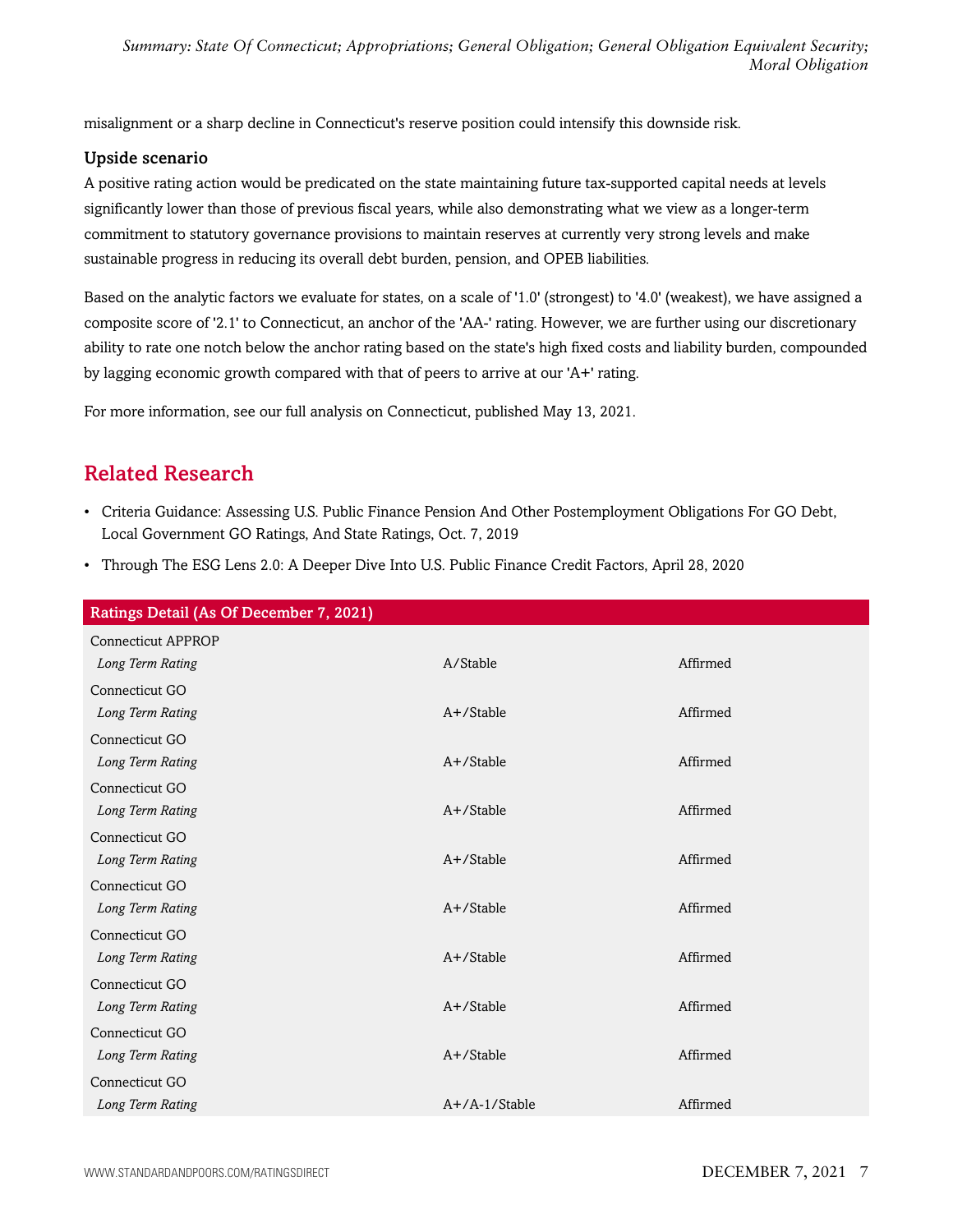| Ratings Detail (As Of December 7, 2021) (cont.)                   |                 |          |  |
|-------------------------------------------------------------------|-----------------|----------|--|
| Connecticut GO                                                    |                 |          |  |
| Long Term Rating                                                  | A+/Stable       | Affirmed |  |
| <b>Unenhanced Rating</b>                                          | NR(SPUR)        |          |  |
| Connecticut GO                                                    |                 |          |  |
| <b>Unenhanced Rating</b>                                          | A+(SPUR)/Stable | Affirmed |  |
| Connecticut GO bnds ser 2019 A dtd 04/11/2019 due 04/15/2020-2039 |                 |          |  |
| <b>Unenhanced Rating</b>                                          | A+(SPUR)/Stable | Affirmed |  |
| Connecticut GO bnds ser 2019 A dtd 04/11/2019 due 04/15/2020-2039 |                 |          |  |
| <b>Unenhanced Rating</b>                                          | A+(SPUR)/Stable | Affirmed |  |
| Connecticut GO (AGM)                                              |                 |          |  |
| <b>Unenhanced Rating</b>                                          | A+(SPUR)/Stable | Affirmed |  |
| Connecticut GO (AGM)                                              |                 |          |  |
| <b>Unenhanced Rating</b>                                          | A+(SPUR)/Stable | Affirmed |  |
| Connecticut GO (AGM)                                              |                 |          |  |
| <b>Unenhanced Rating</b>                                          | A+(SPUR)/Stable | Affirmed |  |
| Connecticut GO (AGM)                                              |                 |          |  |
| <b>Unenhanced Rating</b>                                          | A+(SPUR)/Stable | Affirmed |  |
| Connecticut GO (AGM)                                              |                 |          |  |
| <b>Unenhanced Rating</b>                                          | A+(SPUR)/Stable | Affirmed |  |
| Connecticut GO (AGM)                                              |                 |          |  |
| <b>Unenhanced Rating</b>                                          | A+(SPUR)/Stable | Affirmed |  |
| Connecticut GO (AGM)                                              |                 |          |  |
| <b>Unenhanced Rating</b>                                          | A+(SPUR)/Stable | Affirmed |  |
| Connecticut GO (AGM)                                              |                 |          |  |
| <b>Unenhanced Rating</b>                                          | A+(SPUR)/Stable | Affirmed |  |
| Connecticut GO (AGM)                                              |                 |          |  |
| <b>Unenhanced Rating</b>                                          | A+(SPUR)/Stable | Affirmed |  |
| Connecticut GO (AGM) (SECMKT)                                     |                 |          |  |
| <b>Unenhanced Rating</b>                                          | A+(SPUR)/Stable | Affirmed |  |
| Connecticut GO (AGM) (SECMKT)                                     |                 |          |  |
| <b>Unenhanced Rating</b>                                          | A+(SPUR)/Stable | Affirmed |  |
| Connecticut GO (AGM) (SECMKT)                                     |                 |          |  |
| <b>Unenhanced Rating</b>                                          | A+(SPUR)/Stable | Affirmed |  |
| Connecticut GO (AGM) (SECMKT)                                     |                 |          |  |
| <b>Unenhanced Rating</b>                                          | A+(SPUR)/Stable | Affirmed |  |
| Connecticut GO (AGM) (SECMKT)                                     |                 |          |  |
| <b>Unenhanced Rating</b>                                          | A+(SPUR)/Stable | Affirmed |  |
| Connecticut GO (AGM) (SEC MKT)                                    |                 |          |  |
| <b>Unenhanced Rating</b>                                          | A+(SPUR)/Stable | Affirmed |  |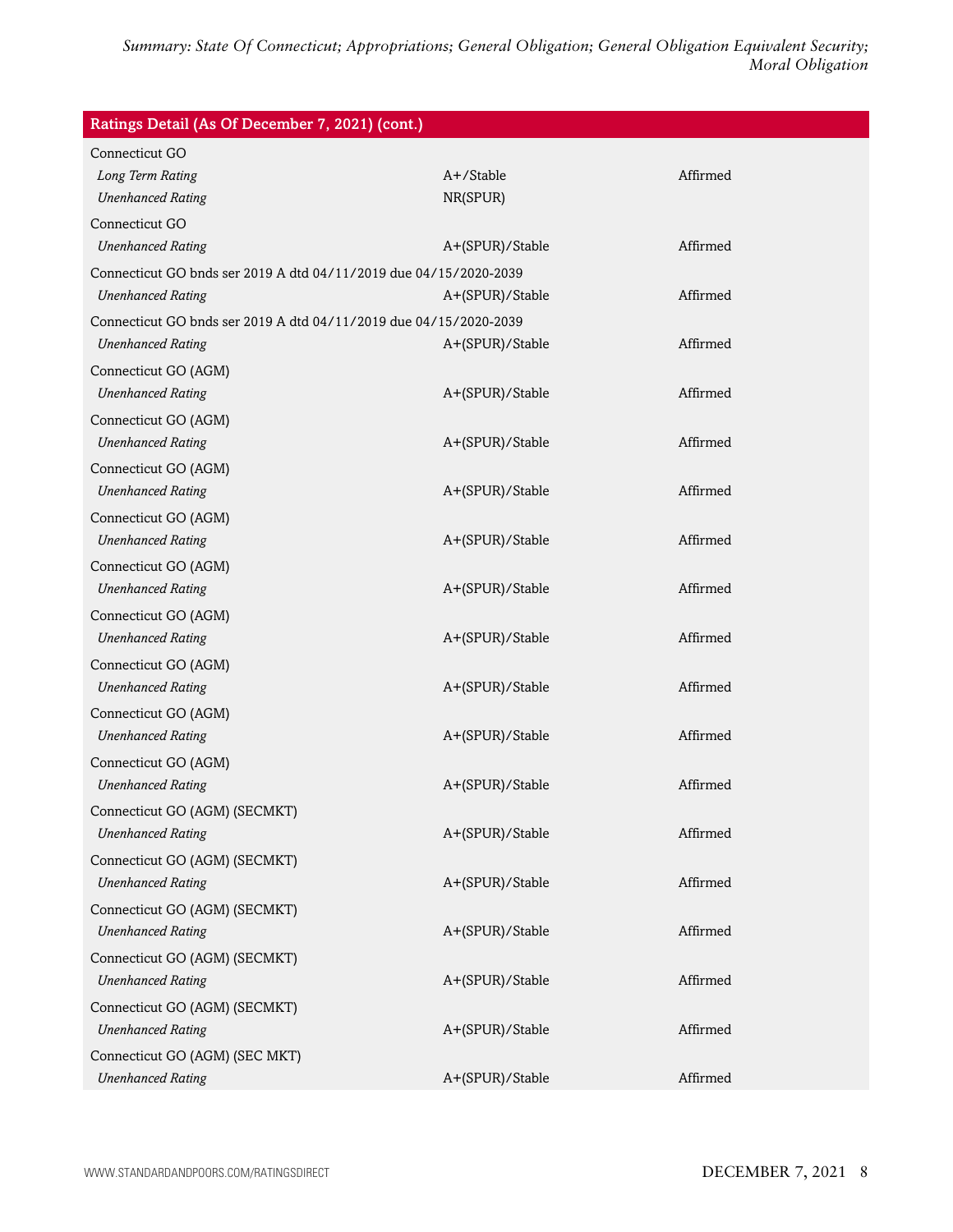| Ratings Detail (As Of December 7, 2021) (cont.)           |                 |          |
|-----------------------------------------------------------|-----------------|----------|
| Connecticut GO (AGM) (SEC MKT)                            |                 |          |
| <b>Unenhanced Rating</b>                                  | A+(SPUR)/Stable | Affirmed |
| Connecticut GO (AGM) (SEC MKT)                            |                 |          |
| <b>Unenhanced Rating</b>                                  | A+(SPUR)/Stable | Affirmed |
| Connecticut GO (AGM) (SEC MKT)                            |                 |          |
| <b>Unenhanced Rating</b>                                  | A+(SPUR)/Stable | Affirmed |
| Connecticut GO (AGM) (SEC MKT)                            |                 |          |
| <b>Unenhanced Rating</b>                                  | A+(SPUR)/Stable | Affirmed |
| Connecticut GO (AGM) (SEC MKT)                            |                 |          |
| <b>Unenhanced Rating</b>                                  | A+(SPUR)/Stable | Affirmed |
| Connecticut GO (AGM) (SEC MKT)                            |                 |          |
| <b>Unenhanced Rating</b>                                  | A+(SPUR)/Stable | Affirmed |
| Connecticut GO (BAM)                                      |                 |          |
| <b>Unenhanced Rating</b>                                  | A+(SPUR)/Stable | Affirmed |
| Connecticut GO (BAM)                                      |                 |          |
| <b>Unenhanced Rating</b>                                  | A+(SPUR)/Stable | Affirmed |
| Connecticut GO (BAM)                                      |                 |          |
| <b>Unenhanced Rating</b>                                  | A+(SPUR)/Stable | Affirmed |
| Connecticut GO (BAM)                                      |                 |          |
| <b>Unenhanced Rating</b>                                  | A+(SPUR)/Stable | Affirmed |
| Connecticut GO (BAM)                                      |                 | Affirmed |
| <b>Unenhanced Rating</b>                                  | A+(SPUR)/Stable |          |
| Connecticut GO (BAM)<br><b>Unenhanced Rating</b>          | A+(SPUR)/Stable | Affirmed |
|                                                           |                 |          |
| Connecticut GO (BAM)<br><b>Unenhanced Rating</b>          | A+(SPUR)/Stable | Affirmed |
|                                                           |                 |          |
| Connecticut GO (BAM) (SECMKT)<br><b>Unenhanced Rating</b> | A+(SPUR)/Stable | Affirmed |
| Connecticut GO (BAM) (SECMKT)                             |                 |          |
| <b>Unenhanced Rating</b>                                  | A+(SPUR)/Stable | Affirmed |
| Connecticut GO (BAM) (SECMKT)                             |                 |          |
| <b>Unenhanced Rating</b>                                  | A+(SPUR)/Stable | Affirmed |
| Connecticut GO (BAM) (SECMKT)                             |                 |          |
| <b>Unenhanced Rating</b>                                  | A+(SPUR)/Stable | Affirmed |
| Connecticut GO (BAM) (SECMKT)                             |                 |          |
| <b>Unenhanced Rating</b>                                  | A+(SPUR)/Stable | Affirmed |
| Connecticut GO (BAM) (SECMKT)                             |                 |          |
| <b>Unenhanced Rating</b>                                  | A+(SPUR)/Stable | Affirmed |
| Connecticut GO (BAM) (SECMKT)                             |                 |          |
| <b>Unenhanced Rating</b>                                  | A+(SPUR)/Stable | Affirmed |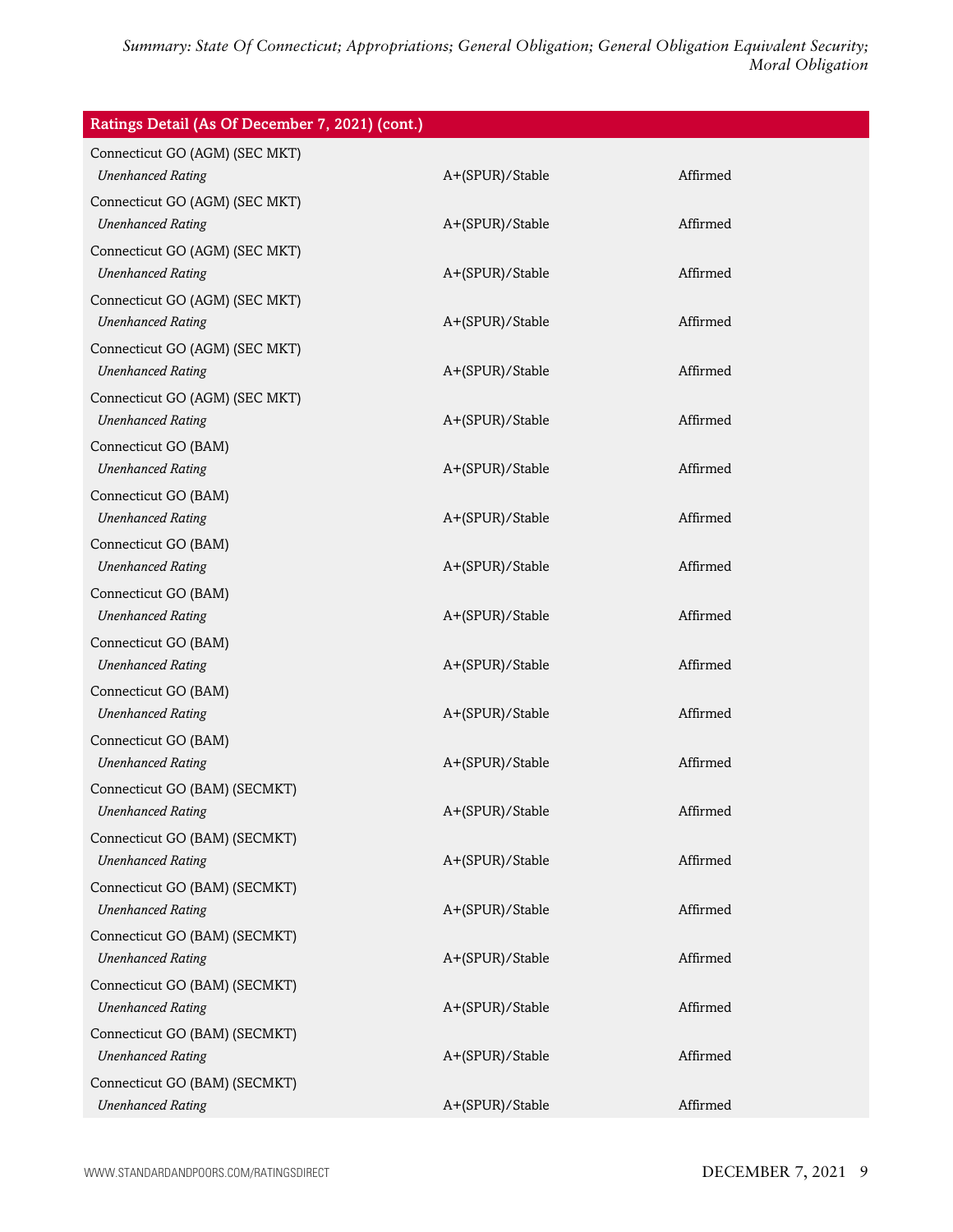| Ratings Detail (As Of December 7, 2021) (cont.)           |                 |          |
|-----------------------------------------------------------|-----------------|----------|
| Connecticut GO (BAM) (SECMKT)<br><b>Unenhanced Rating</b> | A+(SPUR)/Stable | Affirmed |
| Connecticut GO (BAM) (SECMKT)<br><b>Unenhanced Rating</b> | A+(SPUR)/Stable | Affirmed |
| Connecticut GO (BAM) (SECMKT)<br><b>Unenhanced Rating</b> | A+(SPUR)/Stable | Affirmed |
| Connecticut GO (BAM) (SECMKT)<br><b>Unenhanced Rating</b> | A+(SPUR)/Stable | Affirmed |
| Connecticut GO (BAM) (SECMKT)<br><b>Unenhanced Rating</b> | A+(SPUR)/Stable | Affirmed |
| Connecticut GO (BAM) (SECMKT)<br><b>Unenhanced Rating</b> | A+(SPUR)/Stable | Affirmed |
| Connecticut GO (BAM) (SECMKT)<br><b>Unenhanced Rating</b> | A+(SPUR)/Stable | Affirmed |
| Connecticut GO (BAM) (SECMKT)<br><b>Unenhanced Rating</b> | A+(SPUR)/Stable | Affirmed |
| Connecticut GO (BAM) (SECMKT)<br><b>Unenhanced Rating</b> | A+(SPUR)/Stable | Affirmed |
| Connecticut GO (BAM) (SECMKT)<br><b>Unenhanced Rating</b> | A+(SPUR)/Stable | Affirmed |
| Connecticut GO (BAM) (SECMKT)<br><b>Unenhanced Rating</b> | A+(SPUR)/Stable | Affirmed |
| Connecticut GO (BAM) (SECMKT)<br><b>Unenhanced Rating</b> | A+(SPUR)/Stable | Affirmed |
| Connecticut GO (BAM) (SECMKT)<br><b>Unenhanced Rating</b> | A+(SPUR)/Stable | Affirmed |
| Connecticut GO (BAM) (SECMKT)<br><b>Unenhanced Rating</b> | A+(SPUR)/Stable | Affirmed |
| Connecticut GO (BAM) (SECMKT)<br><b>Unenhanced Rating</b> | A+(SPUR)/Stable | Affirmed |
| Connecticut GO (BAM) (SECMKT)<br><b>Unenhanced Rating</b> | A+(SPUR)/Stable | Affirmed |
| Connecticut GO (BAM) (SECMKT)<br><b>Unenhanced Rating</b> | A+(SPUR)/Stable | Affirmed |
| Connecticut GO (BAM) (SECMKT)<br><b>Unenhanced Rating</b> | A+(SPUR)/Stable | Affirmed |
| Connecticut GO (BAM) (SECMKT)<br><b>Unenhanced Rating</b> | A+(SPUR)/Stable | Affirmed |
| Connecticut GO (BAM) (SECMKT)<br><b>Unenhanced Rating</b> | A+(SPUR)/Stable | Affirmed |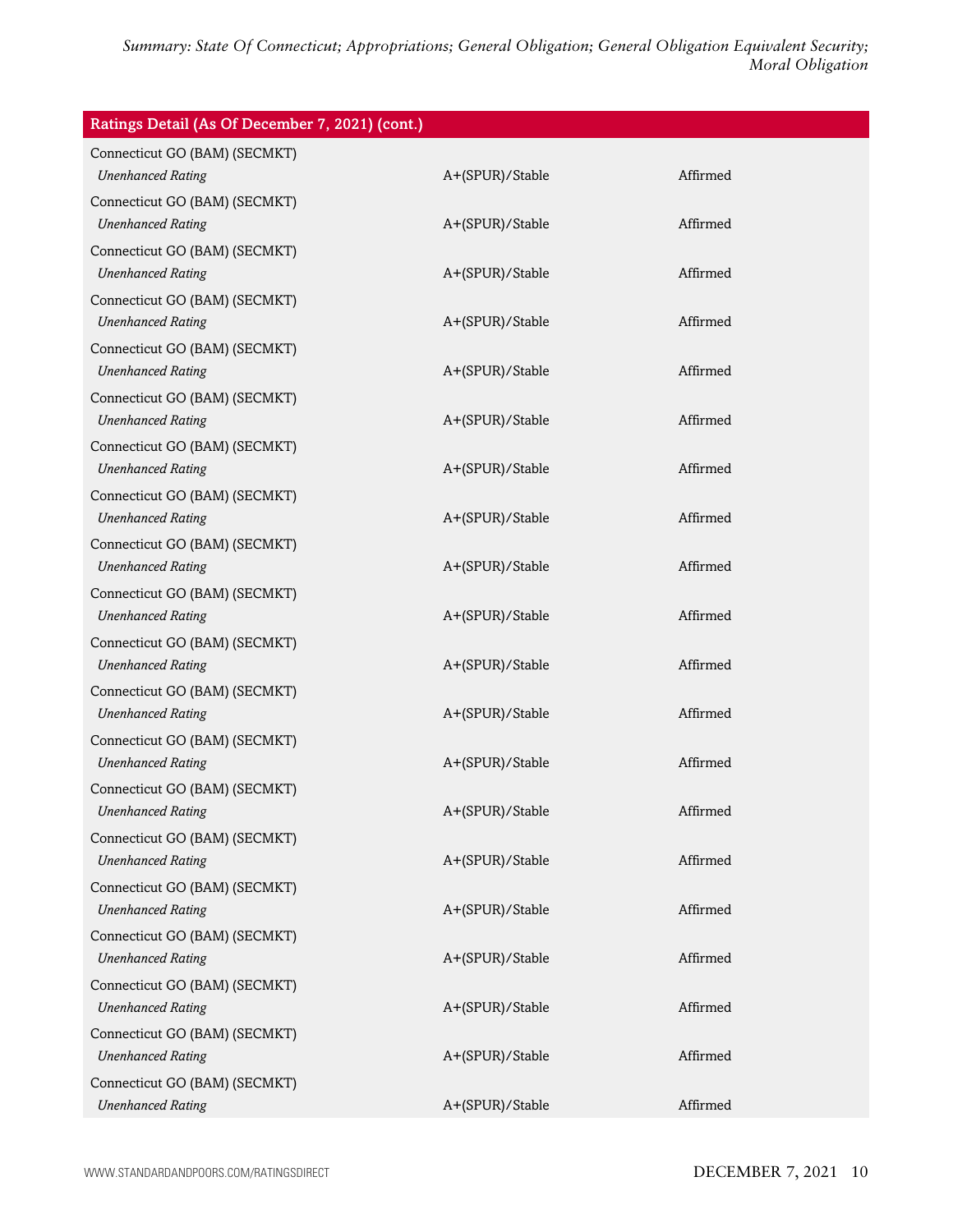| Ratings Detail (As Of December 7, 2021) (cont.)                                                                                  |                 |          |  |
|----------------------------------------------------------------------------------------------------------------------------------|-----------------|----------|--|
| Connecticut GO (BAM) (SECMKT)                                                                                                    |                 |          |  |
| <b>Unenhanced Rating</b>                                                                                                         | A+(SPUR)/Stable | Affirmed |  |
| Connecticut GO (BAM) (SECMKT)                                                                                                    |                 |          |  |
| <b>Unenhanced Rating</b>                                                                                                         | A+(SPUR)/Stable | Affirmed |  |
| Connecticut GO (BAM) (SECMKT)                                                                                                    |                 |          |  |
| <b>Unenhanced Rating</b>                                                                                                         | A+(SPUR)/Stable | Affirmed |  |
| Connecticut GO (BAM) (SECMKT)                                                                                                    |                 |          |  |
| <b>Unenhanced Rating</b>                                                                                                         | A+(SPUR)/Stable | Affirmed |  |
| Connecticut GO (BAM) (SECMKT)                                                                                                    |                 |          |  |
| <b>Unenhanced Rating</b>                                                                                                         | A+(SPUR)/Stable | Affirmed |  |
| Connecticut GO (BAM) (SEC MKT)                                                                                                   |                 |          |  |
| <b>Unenhanced Rating</b>                                                                                                         | A+(SPUR)/Stable | Affirmed |  |
| Connecticut GO (BAM) (SEC MKT)                                                                                                   |                 |          |  |
| <b>Unenhanced Rating</b>                                                                                                         | A+(SPUR)/Stable | Affirmed |  |
| Connecticut GO (BAM) (SEC MKT)                                                                                                   |                 |          |  |
| <b>Unenhanced Rating</b>                                                                                                         | A+(SPUR)/Stable | Affirmed |  |
| Connecticut GO (FGIC)                                                                                                            |                 |          |  |
| <b>Unenhanced Rating</b>                                                                                                         | A+(SPUR)/Stable | Affirmed |  |
| Connecticut GO (FGIC) (National)                                                                                                 |                 |          |  |
| <b>Unenhanced Rating</b>                                                                                                         | A+(SPUR)/Stable | Affirmed |  |
| Connecticut GO (MBIA) (National)                                                                                                 |                 |          |  |
| <b>Unenhanced Rating</b>                                                                                                         | A+(SPUR)/Stable | Affirmed |  |
| Connecticut GO (MBIA) (National)                                                                                                 |                 |          |  |
| <b>Unenhanced Rating</b>                                                                                                         | A+(SPUR)/Stable | Affirmed |  |
| <b>Capital Region Development Authority, Connecticut</b>                                                                         |                 |          |  |
| State of Connecticut, Connecticut                                                                                                |                 |          |  |
| Capital City Econ Dev Auth (Connecticut) GOEQUIV                                                                                 |                 |          |  |
| Long Term Rating                                                                                                                 | A+/A-1/Stable   | Affirmed |  |
| Capital Region Dev Auth (Connecticut) GOEQUIV                                                                                    |                 |          |  |
| Long Term Rating                                                                                                                 | A+/Stable       | Affirmed |  |
| Capital Region Dev Auth (Connecticut) GOEQUIV<br>Long Term Rating                                                                | A+/Stable       | Affirmed |  |
| Capital Region Dev Auth (Connecticut) GOEQUIV                                                                                    |                 |          |  |
| <b>Unenhanced Rating</b>                                                                                                         | A+(SPUR)/Stable | Affirmed |  |
| <b>Connecticut Green Bank, Connecticut</b>                                                                                       |                 |          |  |
| State of Connecticut, Connecticut                                                                                                |                 |          |  |
| Connecticut Green Bank solar home renewable energy credit green liberty bnds (Climate Bond Certified) ser 2021 due<br>11/15/2036 |                 |          |  |
| Long Term Rating                                                                                                                 | A+/Stable       | Affirmed |  |
| Connecticut Green Bank (Connecticut) (Climate Bond Certified)                                                                    |                 |          |  |
| Long Term Rating                                                                                                                 | A+/Stable       | Affirmed |  |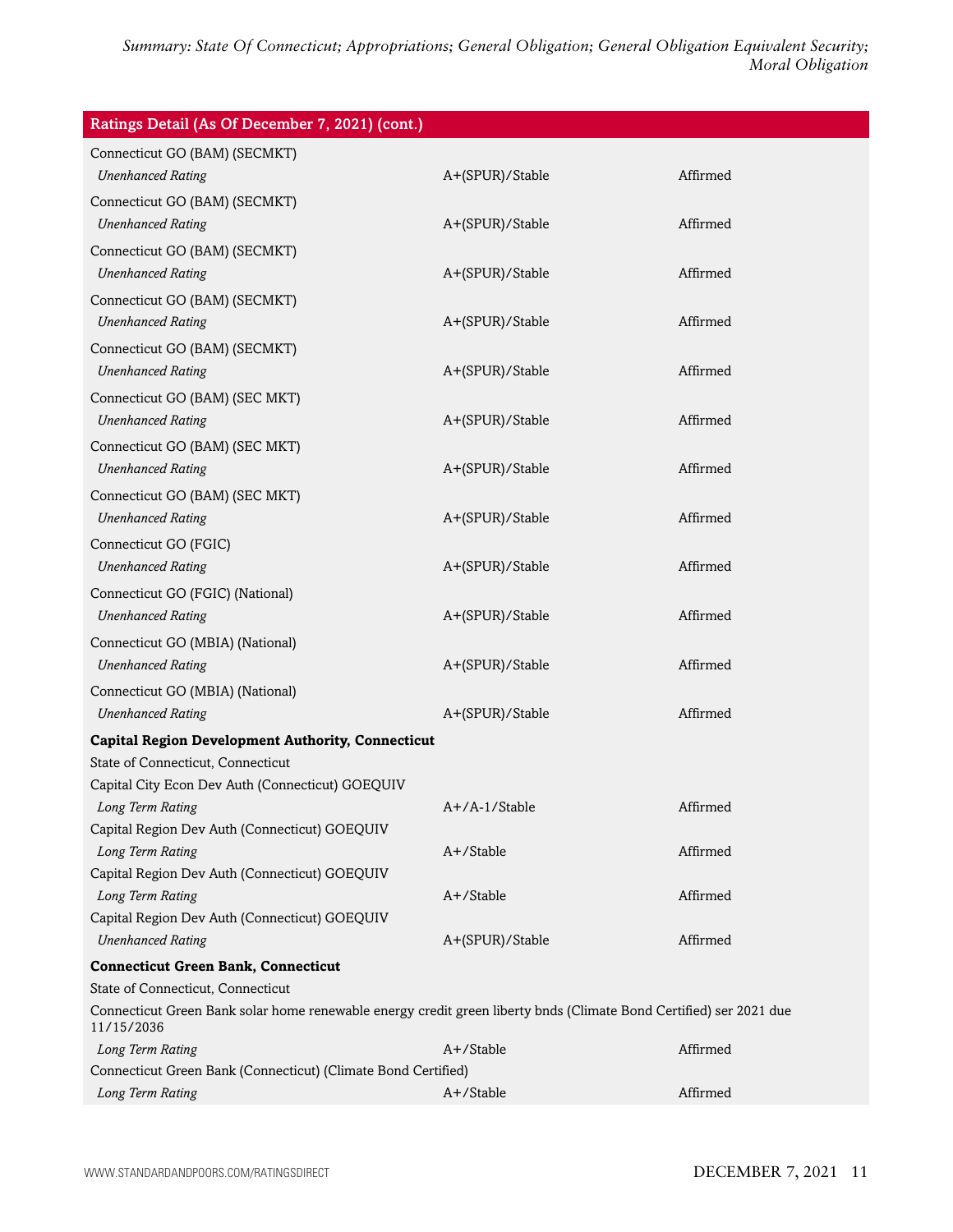| Ratings Detail (As Of December 7, 2021) (cont.)                                                                                                 |                   |          |
|-------------------------------------------------------------------------------------------------------------------------------------------------|-------------------|----------|
| <b>Connecticut Hlth &amp; Educl Facs Auth, Connecticut</b>                                                                                      |                   |          |
| State of Connecticut, Connecticut                                                                                                               |                   |          |
| Connecticut Hlth & Educl Facs Auth (Connecticut) APPROP                                                                                         |                   |          |
| Long Term Rating                                                                                                                                | A/Stable          | Affirmed |
| Connecticut Hlth & Educl Facs Auth (Connecticut) GOEQUIV                                                                                        |                   |          |
| Long Term Rating                                                                                                                                | $A+$ /Stable      | Affirmed |
| Connecticut Hlth & Educl Facs Auth (Connecticut) GOEQUIV                                                                                        |                   |          |
| Long Term Rating                                                                                                                                | $A+$ /Stable      | Affirmed |
| Connecticut Hlth & Educl Facs Auth (Connecticut) GOEQUIV                                                                                        |                   |          |
| Long Term Rating                                                                                                                                | $A+$ /Stable      | Affirmed |
| Connecticut Hlth & Educl Facs Auth (Connecticut) GOEQUIV                                                                                        |                   |          |
| Long Term Rating                                                                                                                                | $A+$ /Stable      | Affirmed |
| Connecticut Hlth & Educl Facs Auth (Connecticut) MORALOB (ASSURED GTY)                                                                          |                   |          |
| <b>Unenhanced Rating</b>                                                                                                                        | BBB+(SPUR)/Stable | Affirmed |
| Connecticut Hlth & Educl Facs Auth (Connecticut) (BAM)                                                                                          |                   |          |
| <b>Unenhanced Rating</b>                                                                                                                        | A+(SPUR)/Stable   | Affirmed |
| Connecticut Hlth & Educl Facs Auth (Connecticut) (BAM) (SEC MKT)                                                                                |                   |          |
| <b>Unenhanced Rating</b>                                                                                                                        | A+(SPUR)/Stable   | Affirmed |
| Connecticut Hlth & Educl Facs Auth (State of Connecticut) State supported child care rev bnds (State of Connecticut) ser 2021<br>due 07/01/2030 |                   |          |
| Long Term Rating                                                                                                                                | A/Stable          | Affirmed |
| <b>Connecticut Hsg Fin Auth, Connecticut</b>                                                                                                    |                   |          |
| State of Connecticut, Connecticut                                                                                                               |                   |          |
| Connecticut Hsg Fin Auth (Connecticut) state-supported sp oblig bnds                                                                            |                   |          |
| Long Term Rating                                                                                                                                | A+/Stable         | Affirmed |
| Connecticut Hsg Fin Auth (Connecticut) state-supported sp oblig bnds                                                                            |                   |          |
| Long Term Rating                                                                                                                                | A+/Stable         | Affirmed |
| Connecticut Hsg Fin Auth (Connecticut) state-supported sp oblig bnds (Connecticut) ser 24 due 06/15/2048                                        |                   |          |
| Long Term Rating                                                                                                                                | $A+$ /Stable      | Affirmed |
| Connecticut Hsg Fin Auth (Connecticut) GOEQUIV                                                                                                  |                   |          |
| Long Term Rating                                                                                                                                | A+/Stable         | Affirmed |
| Connecticut Hsg Fin Auth (Connecticut) GOEQUIV                                                                                                  |                   |          |
| Long Term Rating                                                                                                                                | A+/Stable         | Affirmed |
| Connecticut Hsg Fin Auth (Connecticut) GOEQUIV                                                                                                  |                   |          |
| Long Term Rating                                                                                                                                | A+/Stable         | Affirmed |
| Connecticut Hsg Fin Auth (Connecticut) GOEQUIV                                                                                                  |                   |          |
| Long Term Rating                                                                                                                                | A+/Stable         | Affirmed |
| Connecticut Hsg Fin Auth (Connecticut) GOEQUIV                                                                                                  |                   |          |
| Long Term Rating                                                                                                                                | A+/Stable         | Affirmed |
| Connecticut Hsg Fin Auth (State of Connecticut) state-supported spl oblig bnds (federally Taxable) (Connecticut) ser 29 due<br>06/15/2030       |                   |          |
| Long Term Rating                                                                                                                                | A+/Stable         | Affirmed |
| Connecticut Hsg Fin Auth (State of Connecticut) state-supported spl oblig bnds (federally Taxable) (Connecticut) ser 30 due<br>06/15/2051       |                   |          |
| Long Term Rating                                                                                                                                | A+/Stable         | Affirmed |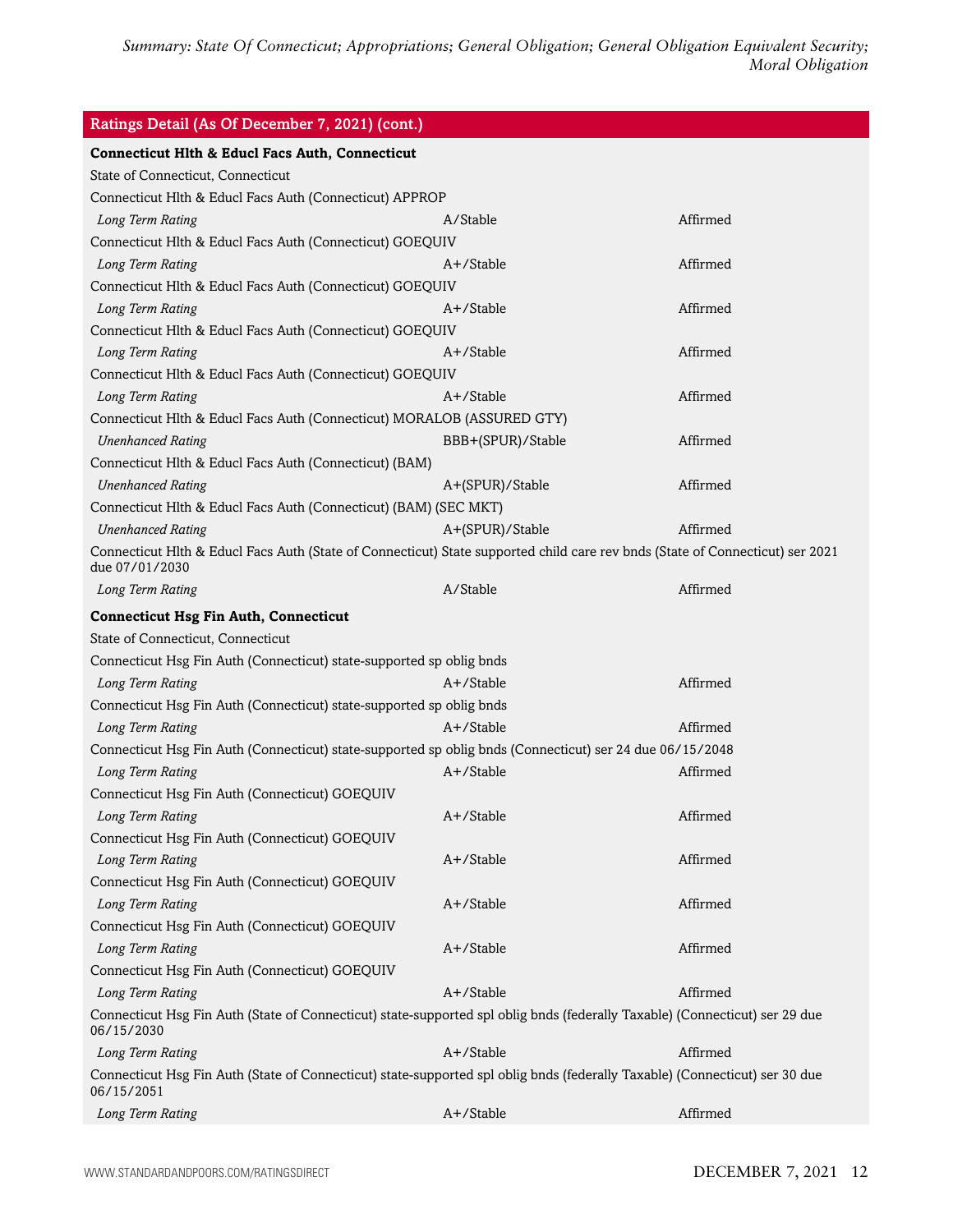| Connecticut Hsg Fin Auth (State of Connecticut) state-supported spl oblig bnds (Connecticut) ser 27 due 06/15/2051<br>A+/Stable<br>Affirmed<br>Long Term Rating<br>Connecticut Hsg Fin Auth (State of Connecticut) state-supported spl oblig bnds (Connecticut) ser 28 due 06/15/2040<br>Long Term Rating<br>A+/Stable<br>Affirmed<br><b>Connecticut Innovations Inc., Connecticut</b><br>State of Connecticut, Connecticut<br>Connecticut Dev Auth (Connecticut) GO (MBIA) (National)<br><b>Unenhanced Rating</b><br>Affirmed<br>A+(SPUR)/Stable<br>Connecticut Innovations Inc (Connecticut) GOEQUIV<br>A+/Stable<br>Affirmed<br>Long Term Rating<br><b>Hartford, Connecticut</b><br>State of Connecticut, Connecticut<br>Connecticut GO (ASSURED GTY)<br><b>Unenhanced Rating</b><br>Affirmed<br>A+(SPUR)/Stable<br><b>Connecticut Hlth &amp; Educl Facs Auth, Connecticut</b><br>Connecticut St Univ Sys, Connecticut<br>State of Connecticut, Connecticut<br>Connecticut Hlth & Educl Facs Auth (Connecticut) GO<br>$A+$ /Stable<br>Affirmed<br>Long Term Rating<br><b>Connecticut Hlth &amp; Educl Facs Auth, Connecticut</b><br>Connecticut St Univ Sys, Connecticut<br>State of Connecticut, Connecticut<br>Connecticut Hlth & Educl Facs Auth (Connecticut) GO<br>$A+$ /Stable<br>Affirmed<br>Long Term Rating<br><b>Connecticut Hlth &amp; Educl Facs Auth, Connecticut</b><br>Connecticut St Univ Sys, Connecticut<br>State of Connecticut, Connecticut<br>Connecticut Hlth & Educl Facs Auth (Connecticut) GOEQUIV<br>A+/Stable<br>Affirmed<br>Long Term Rating<br><b>Connecticut Hlth &amp; Educl Facs Auth, Connecticut</b><br>Connecticut St Univ Sys, Connecticut<br>State of Connecticut, Connecticut<br>Connecticut Hlth & Educl Facs Auth (Connecticut) GOEQUIV<br>A+/Stable<br>Affirmed<br>Long Term Rating<br><b>Connecticut Hlth &amp; Educl Facs Auth, Connecticut</b><br>Connecticut St Univ Sys, Connecticut | Ratings Detail (As Of December 7, 2021) (cont.) |  |  |  |
|---------------------------------------------------------------------------------------------------------------------------------------------------------------------------------------------------------------------------------------------------------------------------------------------------------------------------------------------------------------------------------------------------------------------------------------------------------------------------------------------------------------------------------------------------------------------------------------------------------------------------------------------------------------------------------------------------------------------------------------------------------------------------------------------------------------------------------------------------------------------------------------------------------------------------------------------------------------------------------------------------------------------------------------------------------------------------------------------------------------------------------------------------------------------------------------------------------------------------------------------------------------------------------------------------------------------------------------------------------------------------------------------------------------------------------------------------------------------------------------------------------------------------------------------------------------------------------------------------------------------------------------------------------------------------------------------------------------------------------------------------------------------------------------------------------------------------------------------------------------------------------------------------------------------------------------|-------------------------------------------------|--|--|--|
|                                                                                                                                                                                                                                                                                                                                                                                                                                                                                                                                                                                                                                                                                                                                                                                                                                                                                                                                                                                                                                                                                                                                                                                                                                                                                                                                                                                                                                                                                                                                                                                                                                                                                                                                                                                                                                                                                                                                       |                                                 |  |  |  |
|                                                                                                                                                                                                                                                                                                                                                                                                                                                                                                                                                                                                                                                                                                                                                                                                                                                                                                                                                                                                                                                                                                                                                                                                                                                                                                                                                                                                                                                                                                                                                                                                                                                                                                                                                                                                                                                                                                                                       |                                                 |  |  |  |
|                                                                                                                                                                                                                                                                                                                                                                                                                                                                                                                                                                                                                                                                                                                                                                                                                                                                                                                                                                                                                                                                                                                                                                                                                                                                                                                                                                                                                                                                                                                                                                                                                                                                                                                                                                                                                                                                                                                                       |                                                 |  |  |  |
|                                                                                                                                                                                                                                                                                                                                                                                                                                                                                                                                                                                                                                                                                                                                                                                                                                                                                                                                                                                                                                                                                                                                                                                                                                                                                                                                                                                                                                                                                                                                                                                                                                                                                                                                                                                                                                                                                                                                       |                                                 |  |  |  |
|                                                                                                                                                                                                                                                                                                                                                                                                                                                                                                                                                                                                                                                                                                                                                                                                                                                                                                                                                                                                                                                                                                                                                                                                                                                                                                                                                                                                                                                                                                                                                                                                                                                                                                                                                                                                                                                                                                                                       |                                                 |  |  |  |
|                                                                                                                                                                                                                                                                                                                                                                                                                                                                                                                                                                                                                                                                                                                                                                                                                                                                                                                                                                                                                                                                                                                                                                                                                                                                                                                                                                                                                                                                                                                                                                                                                                                                                                                                                                                                                                                                                                                                       |                                                 |  |  |  |
|                                                                                                                                                                                                                                                                                                                                                                                                                                                                                                                                                                                                                                                                                                                                                                                                                                                                                                                                                                                                                                                                                                                                                                                                                                                                                                                                                                                                                                                                                                                                                                                                                                                                                                                                                                                                                                                                                                                                       |                                                 |  |  |  |
|                                                                                                                                                                                                                                                                                                                                                                                                                                                                                                                                                                                                                                                                                                                                                                                                                                                                                                                                                                                                                                                                                                                                                                                                                                                                                                                                                                                                                                                                                                                                                                                                                                                                                                                                                                                                                                                                                                                                       |                                                 |  |  |  |
|                                                                                                                                                                                                                                                                                                                                                                                                                                                                                                                                                                                                                                                                                                                                                                                                                                                                                                                                                                                                                                                                                                                                                                                                                                                                                                                                                                                                                                                                                                                                                                                                                                                                                                                                                                                                                                                                                                                                       |                                                 |  |  |  |
|                                                                                                                                                                                                                                                                                                                                                                                                                                                                                                                                                                                                                                                                                                                                                                                                                                                                                                                                                                                                                                                                                                                                                                                                                                                                                                                                                                                                                                                                                                                                                                                                                                                                                                                                                                                                                                                                                                                                       |                                                 |  |  |  |
|                                                                                                                                                                                                                                                                                                                                                                                                                                                                                                                                                                                                                                                                                                                                                                                                                                                                                                                                                                                                                                                                                                                                                                                                                                                                                                                                                                                                                                                                                                                                                                                                                                                                                                                                                                                                                                                                                                                                       |                                                 |  |  |  |
|                                                                                                                                                                                                                                                                                                                                                                                                                                                                                                                                                                                                                                                                                                                                                                                                                                                                                                                                                                                                                                                                                                                                                                                                                                                                                                                                                                                                                                                                                                                                                                                                                                                                                                                                                                                                                                                                                                                                       |                                                 |  |  |  |
|                                                                                                                                                                                                                                                                                                                                                                                                                                                                                                                                                                                                                                                                                                                                                                                                                                                                                                                                                                                                                                                                                                                                                                                                                                                                                                                                                                                                                                                                                                                                                                                                                                                                                                                                                                                                                                                                                                                                       |                                                 |  |  |  |
|                                                                                                                                                                                                                                                                                                                                                                                                                                                                                                                                                                                                                                                                                                                                                                                                                                                                                                                                                                                                                                                                                                                                                                                                                                                                                                                                                                                                                                                                                                                                                                                                                                                                                                                                                                                                                                                                                                                                       |                                                 |  |  |  |
|                                                                                                                                                                                                                                                                                                                                                                                                                                                                                                                                                                                                                                                                                                                                                                                                                                                                                                                                                                                                                                                                                                                                                                                                                                                                                                                                                                                                                                                                                                                                                                                                                                                                                                                                                                                                                                                                                                                                       |                                                 |  |  |  |
|                                                                                                                                                                                                                                                                                                                                                                                                                                                                                                                                                                                                                                                                                                                                                                                                                                                                                                                                                                                                                                                                                                                                                                                                                                                                                                                                                                                                                                                                                                                                                                                                                                                                                                                                                                                                                                                                                                                                       |                                                 |  |  |  |
|                                                                                                                                                                                                                                                                                                                                                                                                                                                                                                                                                                                                                                                                                                                                                                                                                                                                                                                                                                                                                                                                                                                                                                                                                                                                                                                                                                                                                                                                                                                                                                                                                                                                                                                                                                                                                                                                                                                                       |                                                 |  |  |  |
|                                                                                                                                                                                                                                                                                                                                                                                                                                                                                                                                                                                                                                                                                                                                                                                                                                                                                                                                                                                                                                                                                                                                                                                                                                                                                                                                                                                                                                                                                                                                                                                                                                                                                                                                                                                                                                                                                                                                       |                                                 |  |  |  |
|                                                                                                                                                                                                                                                                                                                                                                                                                                                                                                                                                                                                                                                                                                                                                                                                                                                                                                                                                                                                                                                                                                                                                                                                                                                                                                                                                                                                                                                                                                                                                                                                                                                                                                                                                                                                                                                                                                                                       |                                                 |  |  |  |
|                                                                                                                                                                                                                                                                                                                                                                                                                                                                                                                                                                                                                                                                                                                                                                                                                                                                                                                                                                                                                                                                                                                                                                                                                                                                                                                                                                                                                                                                                                                                                                                                                                                                                                                                                                                                                                                                                                                                       |                                                 |  |  |  |
|                                                                                                                                                                                                                                                                                                                                                                                                                                                                                                                                                                                                                                                                                                                                                                                                                                                                                                                                                                                                                                                                                                                                                                                                                                                                                                                                                                                                                                                                                                                                                                                                                                                                                                                                                                                                                                                                                                                                       |                                                 |  |  |  |
|                                                                                                                                                                                                                                                                                                                                                                                                                                                                                                                                                                                                                                                                                                                                                                                                                                                                                                                                                                                                                                                                                                                                                                                                                                                                                                                                                                                                                                                                                                                                                                                                                                                                                                                                                                                                                                                                                                                                       |                                                 |  |  |  |
|                                                                                                                                                                                                                                                                                                                                                                                                                                                                                                                                                                                                                                                                                                                                                                                                                                                                                                                                                                                                                                                                                                                                                                                                                                                                                                                                                                                                                                                                                                                                                                                                                                                                                                                                                                                                                                                                                                                                       |                                                 |  |  |  |
|                                                                                                                                                                                                                                                                                                                                                                                                                                                                                                                                                                                                                                                                                                                                                                                                                                                                                                                                                                                                                                                                                                                                                                                                                                                                                                                                                                                                                                                                                                                                                                                                                                                                                                                                                                                                                                                                                                                                       |                                                 |  |  |  |
|                                                                                                                                                                                                                                                                                                                                                                                                                                                                                                                                                                                                                                                                                                                                                                                                                                                                                                                                                                                                                                                                                                                                                                                                                                                                                                                                                                                                                                                                                                                                                                                                                                                                                                                                                                                                                                                                                                                                       |                                                 |  |  |  |
|                                                                                                                                                                                                                                                                                                                                                                                                                                                                                                                                                                                                                                                                                                                                                                                                                                                                                                                                                                                                                                                                                                                                                                                                                                                                                                                                                                                                                                                                                                                                                                                                                                                                                                                                                                                                                                                                                                                                       |                                                 |  |  |  |
|                                                                                                                                                                                                                                                                                                                                                                                                                                                                                                                                                                                                                                                                                                                                                                                                                                                                                                                                                                                                                                                                                                                                                                                                                                                                                                                                                                                                                                                                                                                                                                                                                                                                                                                                                                                                                                                                                                                                       |                                                 |  |  |  |
|                                                                                                                                                                                                                                                                                                                                                                                                                                                                                                                                                                                                                                                                                                                                                                                                                                                                                                                                                                                                                                                                                                                                                                                                                                                                                                                                                                                                                                                                                                                                                                                                                                                                                                                                                                                                                                                                                                                                       |                                                 |  |  |  |
|                                                                                                                                                                                                                                                                                                                                                                                                                                                                                                                                                                                                                                                                                                                                                                                                                                                                                                                                                                                                                                                                                                                                                                                                                                                                                                                                                                                                                                                                                                                                                                                                                                                                                                                                                                                                                                                                                                                                       |                                                 |  |  |  |
|                                                                                                                                                                                                                                                                                                                                                                                                                                                                                                                                                                                                                                                                                                                                                                                                                                                                                                                                                                                                                                                                                                                                                                                                                                                                                                                                                                                                                                                                                                                                                                                                                                                                                                                                                                                                                                                                                                                                       |                                                 |  |  |  |
|                                                                                                                                                                                                                                                                                                                                                                                                                                                                                                                                                                                                                                                                                                                                                                                                                                                                                                                                                                                                                                                                                                                                                                                                                                                                                                                                                                                                                                                                                                                                                                                                                                                                                                                                                                                                                                                                                                                                       |                                                 |  |  |  |
|                                                                                                                                                                                                                                                                                                                                                                                                                                                                                                                                                                                                                                                                                                                                                                                                                                                                                                                                                                                                                                                                                                                                                                                                                                                                                                                                                                                                                                                                                                                                                                                                                                                                                                                                                                                                                                                                                                                                       |                                                 |  |  |  |
|                                                                                                                                                                                                                                                                                                                                                                                                                                                                                                                                                                                                                                                                                                                                                                                                                                                                                                                                                                                                                                                                                                                                                                                                                                                                                                                                                                                                                                                                                                                                                                                                                                                                                                                                                                                                                                                                                                                                       |                                                 |  |  |  |
|                                                                                                                                                                                                                                                                                                                                                                                                                                                                                                                                                                                                                                                                                                                                                                                                                                                                                                                                                                                                                                                                                                                                                                                                                                                                                                                                                                                                                                                                                                                                                                                                                                                                                                                                                                                                                                                                                                                                       |                                                 |  |  |  |
|                                                                                                                                                                                                                                                                                                                                                                                                                                                                                                                                                                                                                                                                                                                                                                                                                                                                                                                                                                                                                                                                                                                                                                                                                                                                                                                                                                                                                                                                                                                                                                                                                                                                                                                                                                                                                                                                                                                                       |                                                 |  |  |  |
|                                                                                                                                                                                                                                                                                                                                                                                                                                                                                                                                                                                                                                                                                                                                                                                                                                                                                                                                                                                                                                                                                                                                                                                                                                                                                                                                                                                                                                                                                                                                                                                                                                                                                                                                                                                                                                                                                                                                       |                                                 |  |  |  |
| State of Connecticut, Connecticut                                                                                                                                                                                                                                                                                                                                                                                                                                                                                                                                                                                                                                                                                                                                                                                                                                                                                                                                                                                                                                                                                                                                                                                                                                                                                                                                                                                                                                                                                                                                                                                                                                                                                                                                                                                                                                                                                                     |                                                 |  |  |  |
| Connecticut Hlth & Educl Facs Auth (Connecticut) GOEQUIV                                                                                                                                                                                                                                                                                                                                                                                                                                                                                                                                                                                                                                                                                                                                                                                                                                                                                                                                                                                                                                                                                                                                                                                                                                                                                                                                                                                                                                                                                                                                                                                                                                                                                                                                                                                                                                                                              |                                                 |  |  |  |
| A+/Stable<br>Affirmed<br>Long Term Rating                                                                                                                                                                                                                                                                                                                                                                                                                                                                                                                                                                                                                                                                                                                                                                                                                                                                                                                                                                                                                                                                                                                                                                                                                                                                                                                                                                                                                                                                                                                                                                                                                                                                                                                                                                                                                                                                                             |                                                 |  |  |  |
|                                                                                                                                                                                                                                                                                                                                                                                                                                                                                                                                                                                                                                                                                                                                                                                                                                                                                                                                                                                                                                                                                                                                                                                                                                                                                                                                                                                                                                                                                                                                                                                                                                                                                                                                                                                                                                                                                                                                       |                                                 |  |  |  |
| <b>Connecticut Hlth &amp; Educl Facs Auth, Connecticut</b><br>Connecticut St Univ Sys, Connecticut                                                                                                                                                                                                                                                                                                                                                                                                                                                                                                                                                                                                                                                                                                                                                                                                                                                                                                                                                                                                                                                                                                                                                                                                                                                                                                                                                                                                                                                                                                                                                                                                                                                                                                                                                                                                                                    |                                                 |  |  |  |
| State of Connecticut, Connecticut                                                                                                                                                                                                                                                                                                                                                                                                                                                                                                                                                                                                                                                                                                                                                                                                                                                                                                                                                                                                                                                                                                                                                                                                                                                                                                                                                                                                                                                                                                                                                                                                                                                                                                                                                                                                                                                                                                     |                                                 |  |  |  |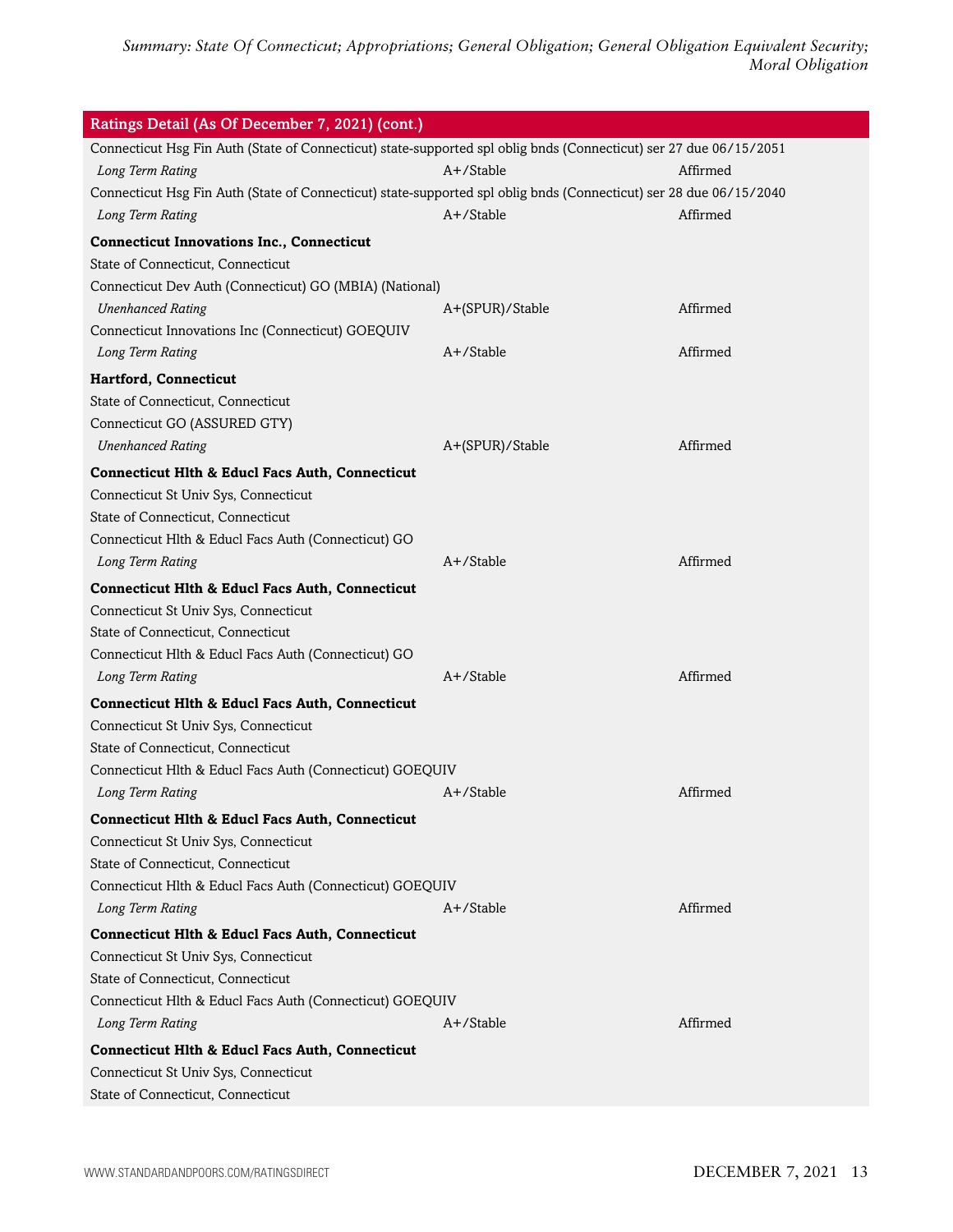| Ratings Detail (As Of December 7, 2021) (cont.)                         |                 |          |  |
|-------------------------------------------------------------------------|-----------------|----------|--|
| Connecticut Hlth & Educl Facs Auth (Connecticut) GOEQUIV (AGM)          |                 |          |  |
| <b>Unenhanced Rating</b>                                                | A+(SPUR)/Stable | Affirmed |  |
| <b>Connecticut Hlth &amp; Educl Facs Auth, Connecticut</b>              |                 |          |  |
| Connecticut St Univ Sys, Connecticut                                    |                 |          |  |
| State of Connecticut, Connecticut                                       |                 |          |  |
| Connecticut Hlth & Educl Facs Auth (Connecticut) GOEQUIV (BAM)          |                 |          |  |
| <b>Unenhanced Rating</b>                                                | A+(SPUR)/Stable | Affirmed |  |
| <b>Connecticut Hlth &amp; Educl Facs Auth, Connecticut</b>              |                 |          |  |
| Connecticut St Univ Sys, Connecticut                                    |                 |          |  |
| State of Connecticut, Connecticut                                       |                 |          |  |
| Connecticut Hlth & Educl Facs Auth (Connecticut) GOEQUIV (BAM)          |                 |          |  |
| <b>Unenhanced Rating</b>                                                | A+(SPUR)/Stable | Affirmed |  |
| <b>Connecticut Hlth &amp; Educl Facs Auth, Connecticut</b>              |                 |          |  |
| Connecticut St Univ Sys, Connecticut                                    |                 |          |  |
| State of Connecticut, Connecticut                                       |                 |          |  |
| Connecticut Hlth & Educl Facs Auth (Connecticut) GOEQUIV (BAM)          |                 |          |  |
| <b>Unenhanced Rating</b>                                                | A+(SPUR)/Stable | Affirmed |  |
| <b>Connecticut Hlth &amp; Educl Facs Auth, Connecticut</b>              |                 |          |  |
| Connecticut St Univ Sys, Connecticut                                    |                 |          |  |
| State of Connecticut, Connecticut                                       |                 |          |  |
| Connecticut Hlth & Educl Facs Auth (Connecticut) GOEQUIV (BAM) (SECMKT) |                 |          |  |
| <b>Unenhanced Rating</b>                                                | A+(SPUR)/Stable | Affirmed |  |
| <b>Connecticut Hlth &amp; Educl Facs Auth, Connecticut</b>              |                 |          |  |
| Connecticut St Univ Sys, Connecticut                                    |                 |          |  |
| State of Connecticut, Connecticut                                       |                 |          |  |
| Connecticut Hlth & Educl Facs Auth (Connecticut) GOEQUIV (BAM) (SECMKT) |                 |          |  |
| <b>Unenhanced Rating</b>                                                | A+(SPUR)/Stable | Affirmed |  |
| <b>Connecticut Hlth &amp; Educl Facs Auth, Connecticut</b>              |                 |          |  |
| Connecticut St Univ Sys, Connecticut                                    |                 |          |  |
| State of Connecticut, Connecticut                                       |                 |          |  |
| Connecticut Hlth & Educl Facs Auth (Connecticut) GO (BAM) (SECMKT)      |                 |          |  |
| <b>Unenhanced Rating</b>                                                | A+(SPUR)/Stable | Affirmed |  |
| Monujection are exhanged by hand incurrence                             |                 |          |  |

Many issues are enhanced by bond insurance.

Certain terms used in this report, particularly certain adjectives used to express our view on rating relevant factors, have specific meanings ascribed to them in our criteria, and should therefore be read in conjunction with such criteria. Please see Ratings Criteria at www.standardandpoors.com for further information. Complete ratings information is available to subscribers of RatingsDirect at www.capitaliq.com. All ratings affected by this rating action can be found on S&P Global Ratings' public website at www.standardandpoors.com. Use the Ratings search box located in the left column.